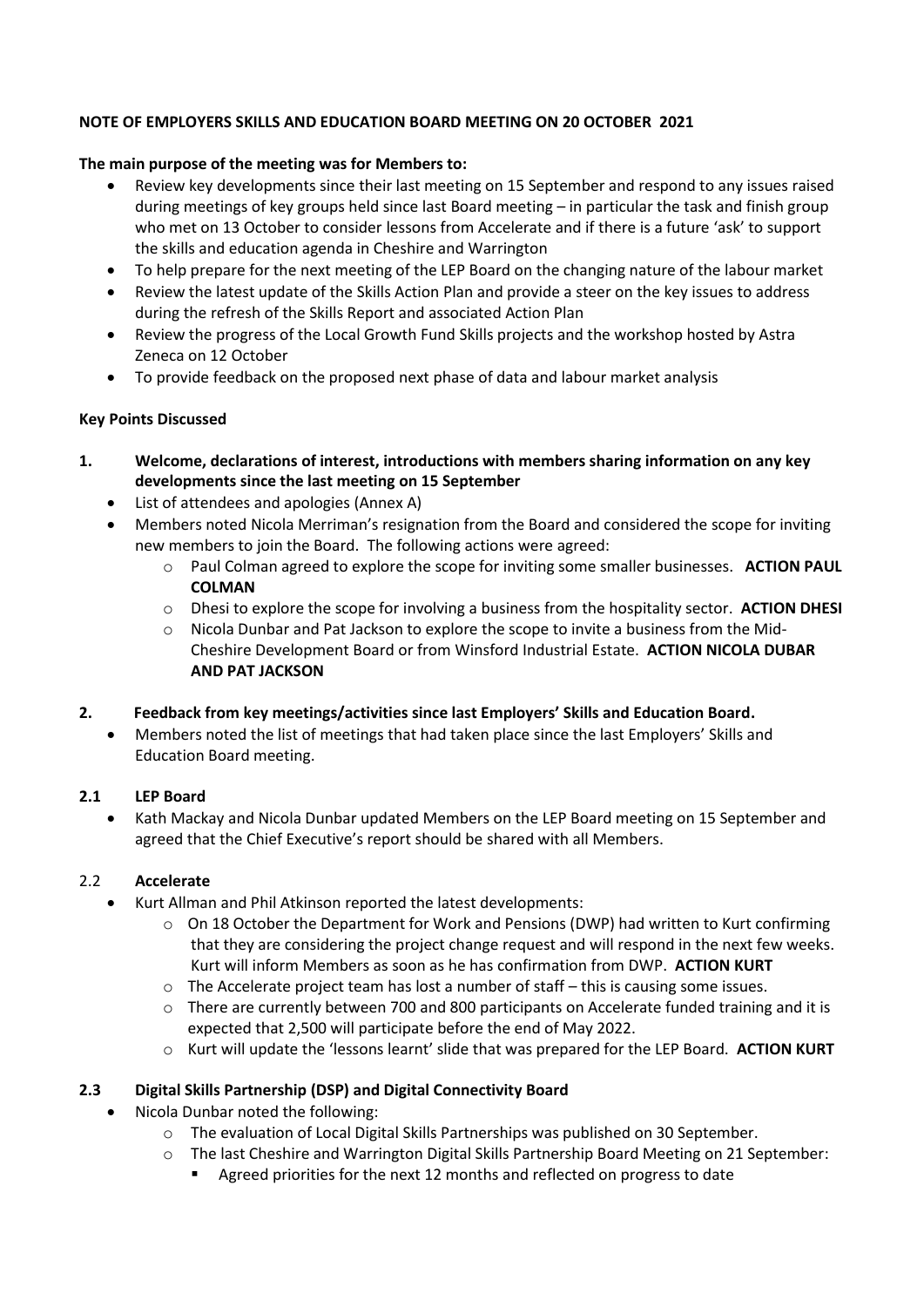- Explored how to align their work to the North-West Regional Cyber Security programme
- Received information about the Local Growth Fund skills projects and the recent workshop for projects to share good practice and learn about how Astra Zeneca is using the specialist equipment they have purchased to apply new technologies in their business
- Received feedback on how Members have been spreading the word about digital and the ways in which they will be linked to local schools with high numbers of students eligible for free school meals
- Reviewed the latest developments of the Cheshire and Warrington Opportunities Portal and how Members are influencing the content of the digital skills and careers videos.

## 2.4 **Institute of Technology (IOT) and Skills Accelerator**

- Dhesi noted that the information required for the second stage of the IOT bid had been submitted. Following the Cabinet re-shuffle, the Department for Education had delayed the second stage interviews, but these were now expected to take place at short notice in November. Successful bids would be announced at the end of December.
- The Skills Accelerator bid had been successful £2.7 million investment from Government including £1.85 million for capital. All four colleges will work in collaboration to deliver the programme of investment by March 2022.

## 2.5 **Pledge Board**

- Paul Colman chaired the last Pledge Board meeting and reported the following:
	- o The Cheshire and Warrington Careers and Enterprise Company Hub model has been launched. This provides enhanced support for schools to help develop their careers strategy over the next 3 years. In the first year 20 schools will be targeted in Ellesmere Port, Crewe and North Warrington with high numbers of students in receipt of free school meals as they do less well than their peers in Cheshire and Warrington compared to nationally. The schools will also include those OFSTED has identified as either requires improvement or inadequate. 18 of the initial group of 20 schools have accepted the invitation to join the Hub and 3 additional schools have now been invited and accepted the offer.
	- o The Pledge team has expanded to provide more capacity.
	- o The Pledge are planning to set up a cornerstone employers' group as part of the Hub. This will build on the existing employers' group that meets on the last Thursday of every month. A representative of the group will be invited to join the Pledge Board.
	- o Over the last month there has been a series of 7 virtual careers expos one in each Pledge management area as well as careers fairs for students with special educational needs and disabilities. The events have attracted a combined audience of over 17,000 and have included a total of 138 employer and 58 FE/ HE contributors (some duplicated across a number of expos). The videos prepared by employers to explain their businesses are being uploaded to a Pledge Vimeo account and catalogued so they can be shared.

### **3. The Changing Nature of the Labour Market**

# **3.1 Task and Finish Group Proposals**

- Members welcomed the seven proposals from the task and finish group meeting on 13 October. During the discussion the following points were made.
	- o **Lessons from Accelerate -** the importance of a smaller, more manageable programme.
	- o **Changing Nature of the Labour Market** There is a significant mismatch between those seeking work and the current job vacancies
	- o **First Proposal** The current labour market where there is a strong demand for people in certain sectors including the 'trades' has resulted in college staff being 'poached' by the private sector. Is there scope for more secondments from the private sector to training providers? The secondments could be very flexible. Members of the Board were attracted to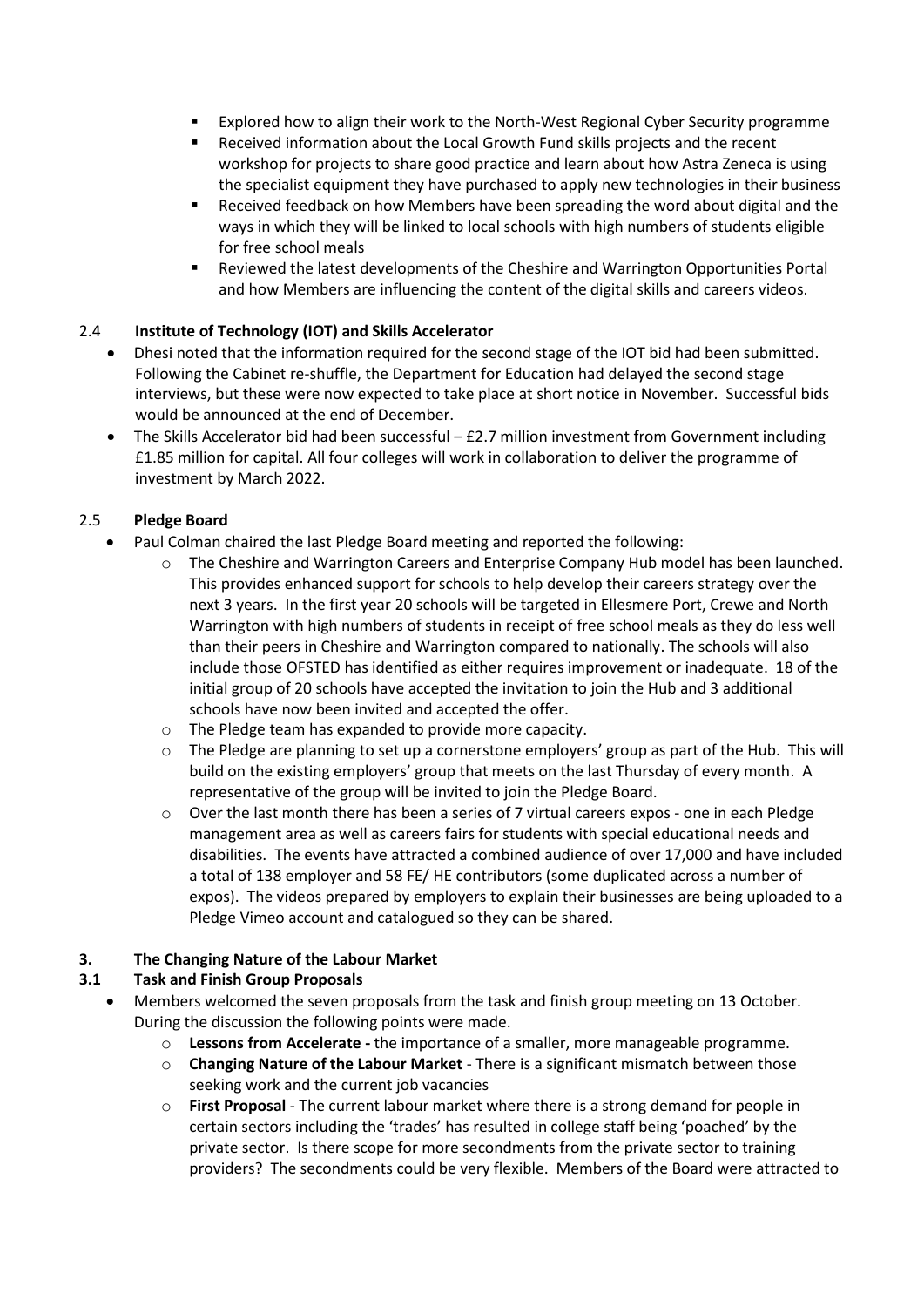this proposal and agreed that flexible secondment models involving secondments to support small modules of learning could be of benefit to both employers and training providers. In larger businesses this might be delivered via their 'charitable days' allowances.

- o **Second Proposal** Members suggested that accelerated learning could be achieved via bootcamps during the summer holidays – possibly linked to the Careers and Enterprise Company, Pledge and Youth Federation activities and work experience trials. **ACTION PAT JACKSON TO FOLLOWUP WITH CHRIS HINDLEY AND TREVOR LANGSTON**
- o **Third Proposal** Members agreed the need more communication about the benefits of apprenticeships and to differentiate the messages to students and parents. Members noted that the message to parents is very variable, and the recent Macclesfield Pledge event appeared to attract very few parents. Clare Latham noted Cheshire West and Chester's pilot programme of webinars for parents/carers of young people with special educational needs and disabilities. The aim of the webinars is to get consistency of message focused on aspiration and ambition. Clare suggested that if the pilot is successful, a similar approach might be adopted via the Pledge for mainstream schools/enhanced Careers Hub model as the technology lends itself to getting key messages to wide audiences.
- Members agreed that the proposals from the Task and Finish Group should be taken forward as part of the refresh of the Skills Report and associated Action Plan. **ACTION KATH MACKAY AND PAT JACKSON**

## 3.2 **Preparation for LEP Board Discussion**

- Members noted the slides that would be presented to the LEP Board later in the day.
- Kath invited Members to confirm that much of the work of the Employers' Skills and Education Board and the data and labour market intelligence commissioned via the Data and Labour Market Steering Group was reflected in the slides. Kath noted that the challenges identified in the slides could not be addressed by the Employers' Skills and Education Board and asked Members to identify any key points that should be drawn to the attention of the LEP Board.
- Overall, Members confirmed the slides reflected their work and discussions to date. In the subsequent discussion the following points were made:
	- $\circ$  Economic inactivity also needs to be monitored during the Covid lockdowns the economic inactivity of younger and older people has increased but data lags significantly.
	- o The Workforce Recovery Group chaired jointly by Jobcentre Plus and the LEP, is proposing some initial pilot work focused on longer-term unemployed people where partners work together in 2 or 3 local areas – e.g., Crewe, Ellesmere Port and North Warrington.
	- $\circ$  It is important to focus on key local geographical areas and work with local partners, for example, the Crewe Town Board on issues.
	- $\circ$  Businesses and individuals do not always know where to go for help there are a lot of competing agencies.
	- o Kath will report back to Members following the LEP Board meeting.

### **4. Skills Report and Skills Action Plan**

- Pat Jackson informed Members that the action plan had been updated in response to the suggestions at the last Board meeting – all the issues and the actions had been RAG rated and attributed to one or more of the following overall objectives – sustainable, healthy, inclusive, and fast growing. Any issues or actions focused on digital had also been identified.
- Members noted the changes and agreed that it was a good working document. They confirmed that the assessment of whether actions were sufficiently focused on sustainable, healthy, inclusive, and fast growth had been useful but suggested this section of the Plan could now be removed.
- Some Members suggested that more work was needed on actions to ensure that they were going to have sufficient impact on the issues identified in the Plan.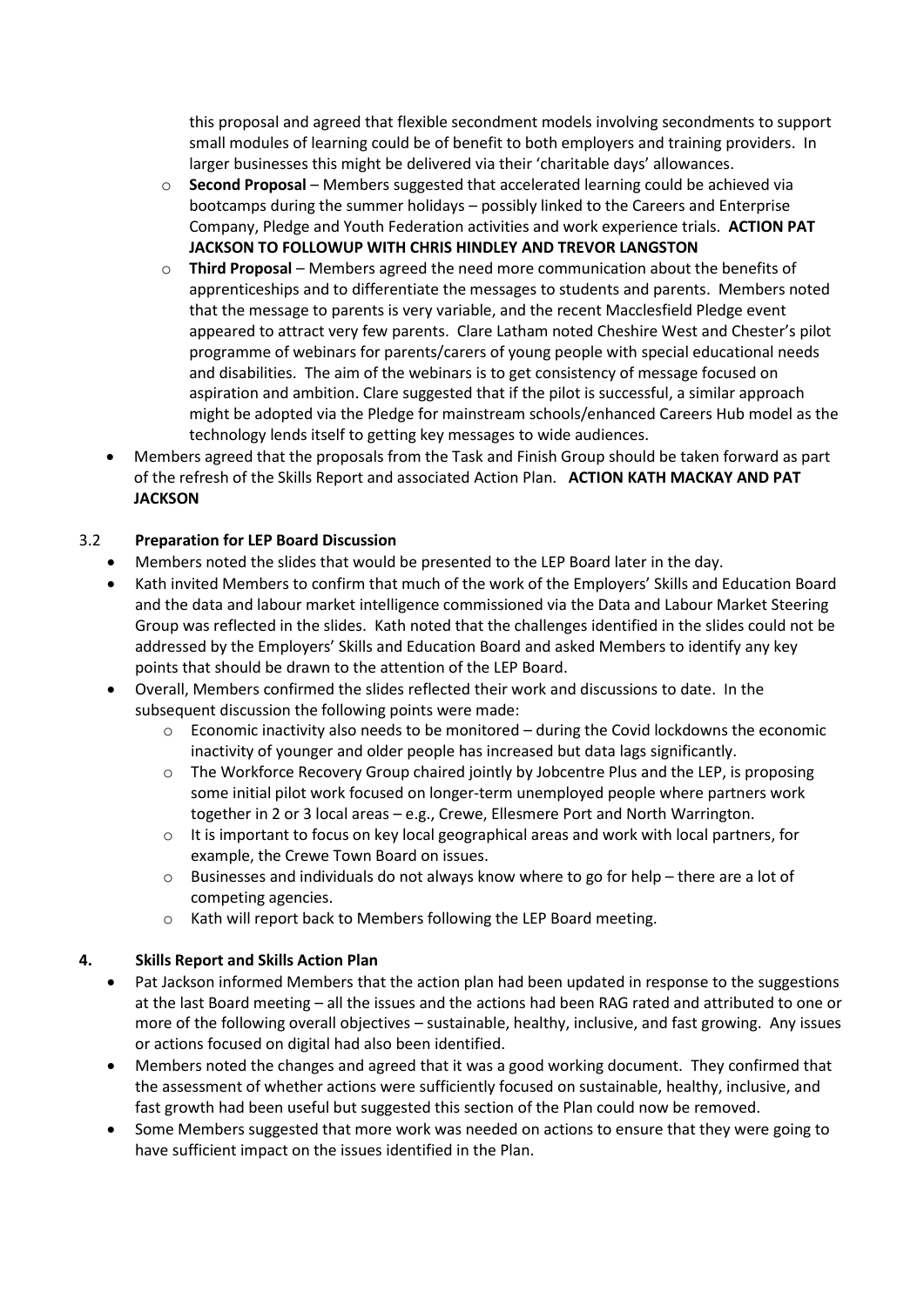- It was noted that impacts might take time to be realised and the issues were much wider they could not be addressed only by the Employers' Skills and Education Board, and it would be impossible to demonstrate impact after only a few months. **ACTION PAT JACKSON, SARAH WILLIAMS AND TREVOR LANGSTON TO FURTHER REVIEW AND REFINE IMPACTS**
- Paul Colman agreed to feedback to the Pledge Board the concerns around impact. **ACTION PAUL COLMAN**
- The Level 3 'challenge was noted and Dhesi agreed to reflect and report back on the extent to which it was being address via current plans including the Institute of Technology and the Skills Accelerator. **ACTION DHESI**
- It was agreed that the next few Employers' Skills and Education Board would do 'deep dives' into specific areas of the Plan – young people, employed and economically inactive and unemployed. **ACTION KATH MACKAY AND PAT JACKSON**

## **5. Local Growth Fund Skills Investments**

- Sarah Williams shared a set of slides that provided an overview of the Local Growth Funds. It was noted that, except for the two Reaseheath projects, all projects were now engaging with learners. Reaseheath's engagement with learners was due to start in November.
- IOTA was the only project that had not submitted a report. Pat Jackson had already contacted Bill Carr and would follow up again **ACTION PAT JACKSON**
- Members noted the successful workshop hosted by Astra Zeneca where projects had learnt directly from Astra Zeneca's young talent how they were using the Local Growth Fund investment to develop the application of new technologies in Astra Zeneca.
- Sarah also shared the feedback from sponsors and noted that information was supplied on whether encounters with learners were face to face or virtual. Feedback from sponsors confirmed that projects were developing good relationships with local businesses and collaborating to share good practice across all the projects. Different members of the Pledge team are also sponsoring the projects to ensure good links with local schools.

# **6. Data and Labour Market Intelligence**

• Members noted and agreed the proposed next phase of work. An invitation to tender will now be issued. **ACTION PAT JACKSON**

### **7. Note of last meeting on 15 September and Action list**

The note of the last meeting was agreed, and the action list reviewed.

### **8. Any Other Business**

# **8.1 Jobs Portal**

- Sarah **Williams u**pdated Members on key developments including the extension of the funding for the Portal to the end of March 2022 and the planned social media campaign. The Portal's User Group would meet on 21 October to help steer the social media campaign and inform the future development of content on the Portal.
- Sarah asked Members to make links from their websites to the Portal [Cheshire & Warrington](https://www.candwopportunities.co.uk/)  [Opportunities \(candwopportunities.co.uk\).](https://www.candwopportunities.co.uk/)
- Lucy Liang offered to make a link to local radio potentially providing an opportunity to interview successful job seekers or employers who had used the Portal. **ACTION LUCY LIANG AND SARAH WILLIAMS**

### **8.2 Items for future meetings and date of next meeting**

• Date of next meeting 17 November 2021